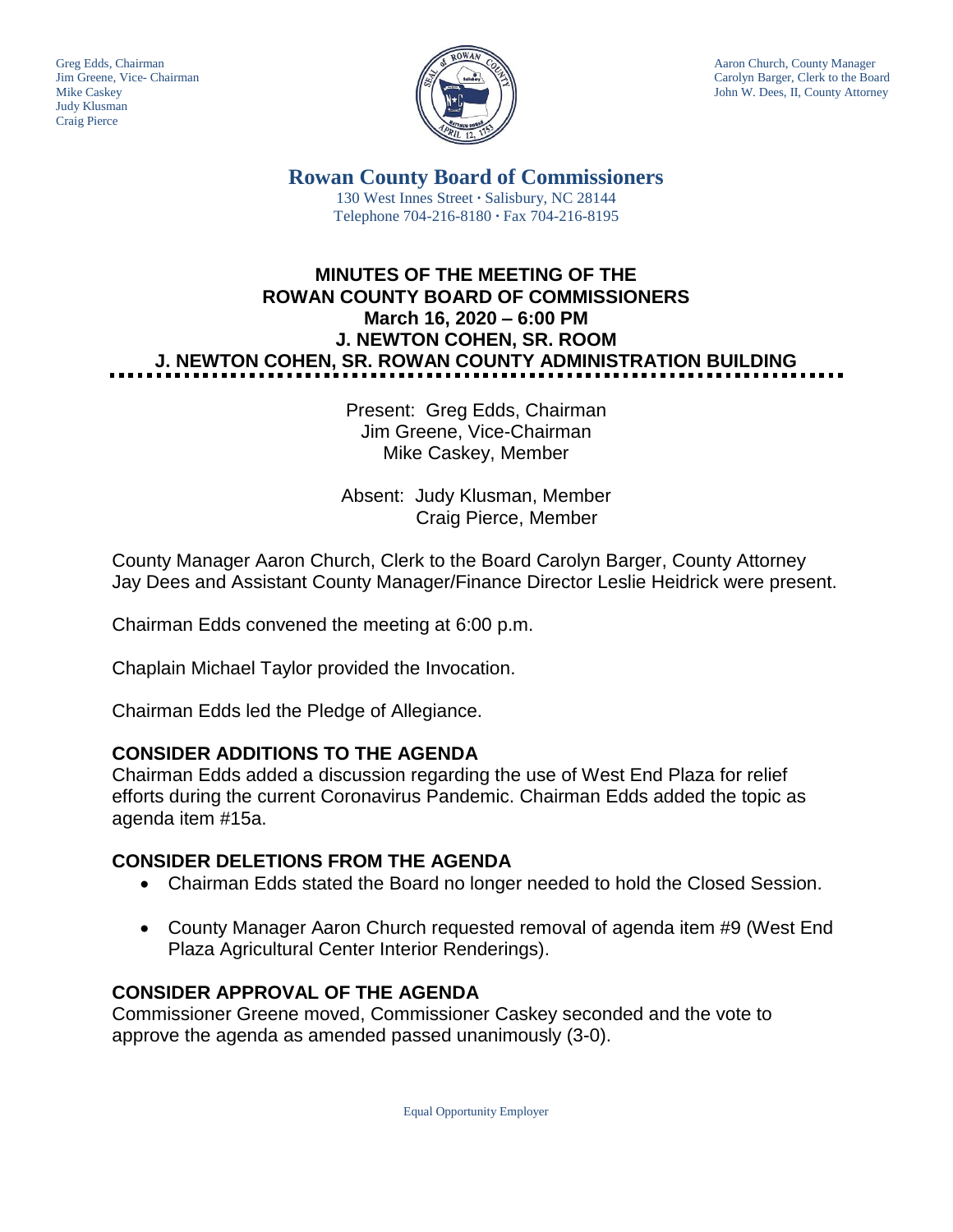### **CONSIDER APPROVAL OF THE MINUTES**

Commissioner Greene moved, Commissioner Caskey seconded and the vote to approve the minutes of the March 2, 2020 Commission Meeting passed unanimously (3-0).

## **1. CONSIDER APPROVAL OF CONSENT AGENDA**

Commissioner Caskey moved approval of the Consent Agenda. The motion was seconded by Commissioner Greene and passed unanimously (3-0).

The Consent Agenda consisted of the following:

- A. Tax Refunds for Approval
- B. Schedule Quasi-judicial Hearing for CUP 01-20 (Suretha Springs: Event Center) for April 20, 2020
- C. Library Request for West End Plaza Space
- D. The Grand On Julian, LLC
- E. Sale of Surplus Vehicles

Chairman Edds took a moment to welcome Commissioner Mike Caskey back from 30 days of National Guard service. Chairman Edds expressed appreciation for Commissioner Caskey's commitment to service in the military and as a Charlotte-Mecklenburg police officer.

## **2. PUBLIC COMMENT PERIOD**

Chairman Edds opened the Public Comment Period to entertain comments from any citizens wishing to address the Board. The following individual came forward:

• Reverend Michael Taylor said he wished to pray for our nation and the world during the Coronavirus Pandemic.

Following the prayer, Chairman Edds emphasized to the public that it was a time to reach out and help one another and not a time to fight.

With no one else coming forward, Chairman Edds closed the Public Comment Period.

### **3. QUASI-JUDICIAL HEARING: CUP 08-16 AMENDMENT REQUEST FROM TRENT CHERRY**

Chairman Edds read the Chairman's Speech (Exhibit A) and declared the public hearing for CUP 08-16 to be in session. Chairman Edds said the hearing would focus on an application submitted by Trent Cherry to construct seven (7) treehouses and three (3) underground cabins for temporary and overnight lodging on Tax Parcel 120-140 located on Flat Rock Road.

The Clerk swore in those wishing to provide testimony in the case.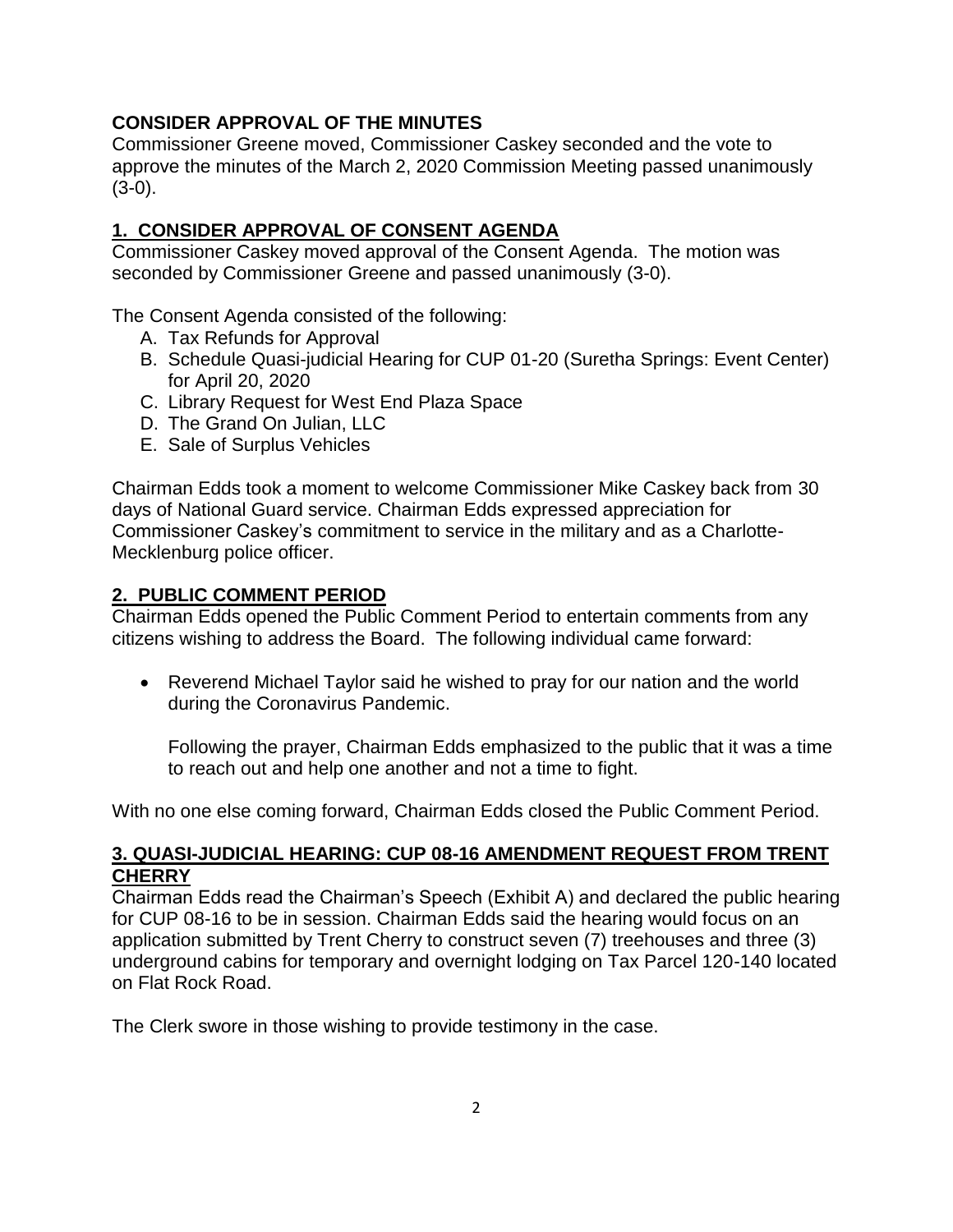Planning and Development Director Ed Muire presented the Staff Report (Exhibit B) and provided a power point (Exhibit C) as he discussed the application. Mr. Muire explained that Mr. Cherry had requested an amendment to the conditional use permit (CUP) issued for his project on January 17, 2016 that authorized him to utilize two (2) existing tree houses and construct five (5) additional tree houses for temporary and overnight lodging on his 26.1 acres. Mr. Muire said CUP 08-16 was valid for two (2) years from the date of approval and expired January 2018. Any units that were not built or started prior to the CUP 08-16 expiration were no longer vested, or grandfathered.

Following approval of CUP 08-16, the two (2) existing treehouse units and three (3) additional treehouse units have been inspected and deemed compliant with applicable NC residential building codes. Likewise, permits for water supply and septic systems have been obtained. A commercial driveway permit was obtained for access onto Flat Rock Road for Treehouse Lane.

Continuing with the power point (Exhibit C), Mr. Muire showed photos depicting the site and existing units. Mr. Muire said the amendment request sought to add the two (2) units from the original CUP 08-16 application, along with another eight (8) for a total of fifteen (15) units when completed. As proposed, twelve (12) of the units would be treehouses and three (3) would be built in a "Hobbit house" style partially underground.

Using the power point (Exhibit C), Mr. Muire showed the surrounding area and discussed the zoning designations, as well as the property characteristics. Mr. Muire said aside from improvements on the site, new development within  $\frac{1}{2}$  mile included five (5) new single-family homes since the project was permitted in 2016.

Mr. Muire highlighted the Conditional Use Criteria and the Specific Conditional Use Criteria contained in the Staff Report (Exhibit B).

Mr. Muire mentioned he had received three (3) calls since the notice was posted to advertise the public hearing. Mr. Muire said the callers biggest concern pertained to noise from the site. Mr. Muire said there had been several occasions when people had stayed at the Treesort and had a "good time." Mr. Muire said the callers did not want to hear the noise or see the Treesort. Mr. Muire said he had encouraged the callers to attend the hearing.

The staff recommendations were reviewed as follows:

- 1. Obtain commercial driveway permit from NCDOT for lower entrance; submit road names for considerations.
- 2. Make necessary road improvements to comply with 18' wide road and 6" compacted stone base.
- 3. Comply with all applicable Building Code and Environmental Health standards for construction and operation.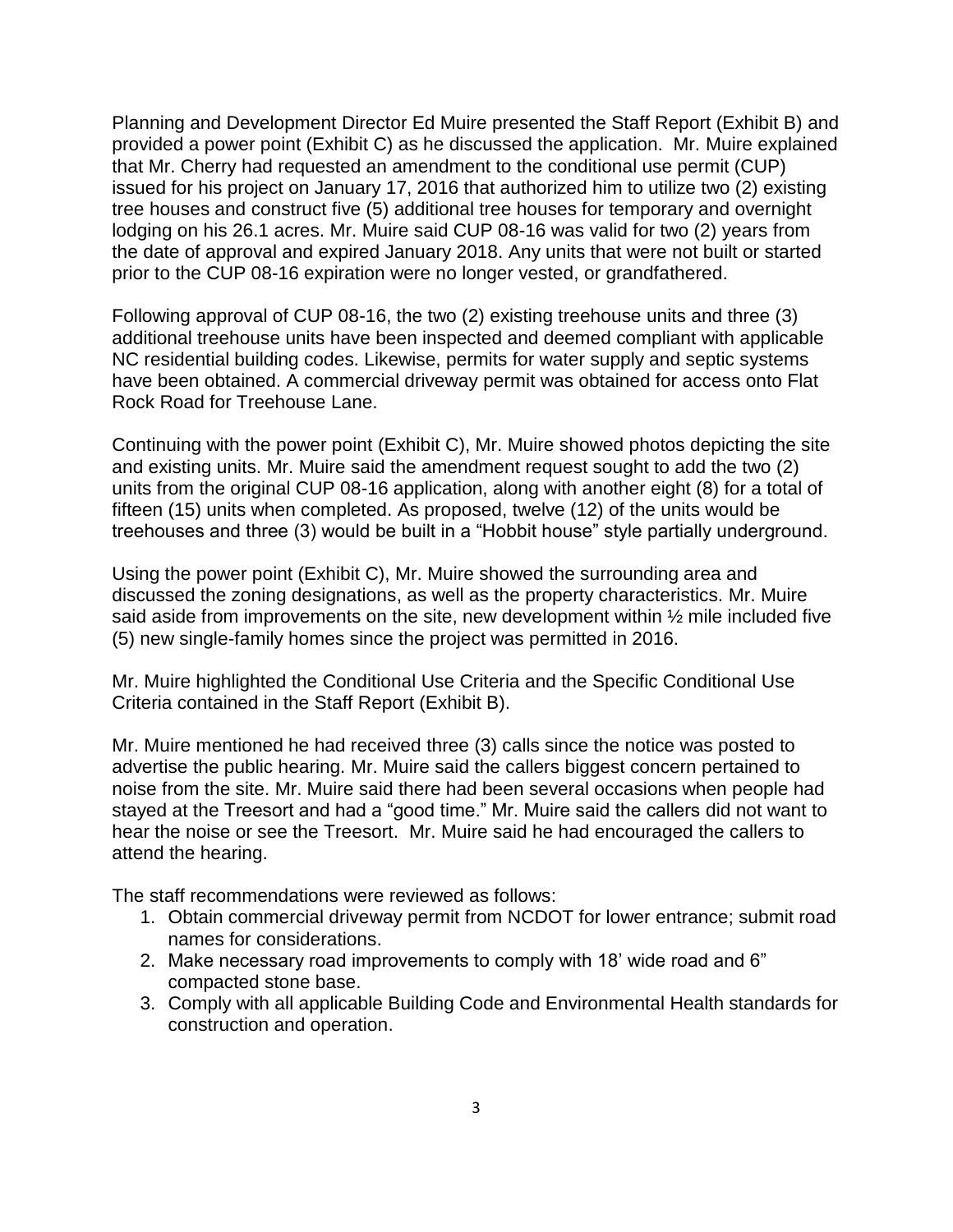Chairman Edds informed the Board for the record that he had received a gift certificate to the Treesort but had not yet redeemed the certificate.

Trent Cherry, the applicant (sworn), came forward to answer questions from the Board.

Commissioner Greene asked Mr. Cherry how far he lived from the Treesort and Mr. Cherry said approximately two and a half (2.5) miles.

Commissioner Greene asked Mr. Cherry how he would resolve the noise issue described by the callers to Mr. Muire. Mr. Cherry felt the calls resulted from a December 8, 2019 Winterfest event. Mr. Cherry said the Treesort had been open to the public for Winterfest until 8:00 p.m. and he thought the event had been reported. Mr. Cherry continued by mentioning the noise from guns going off in the rural area around the Treesort. Mr. Cherry said in the past 4.5 years there had been no service calls to his property from law enforcement. Mr. Cherry estimated 90% of his clientele was families and there was no WIFI at the site since people came to relax and enjoy the outdoors. Mr. Cherry said some groups had possibly sat around a campfire until 10:00 p.m. and probably talked too loudly; however, he did not view three (3) calls over the course of a year as a problem.

Chairman Edds opened the floor to hear from those who had been sworn to provide testimony.

• Donna Hampton, who asked to speak, came forward and was sworn.

Ms. Hampton said she resided on Beaver Road east of the Treesort and she had a good view of the site, especially during the winter months. Ms. Hampton felt she had no privacy in her backyard. Ms. Hampton said she had lived at her residence for twenty (20) years. Ms. Hampton spoke in opposition to the proposed development stating she was tired of the noise from the garbage truck and the number of people at the Treesort. Ms. Hampton estimated she had seen approximately 20 to 30 cars at the site on numerous occasions. Ms. Hampton recalled from last year a group she thought were college kids were at the site and she felt they were drinking because of the noise. Ms. Hampton appealed to the Board not to allow further development and if the development were approved, additional screening should be required.

In response to an inquiry from Commissioner Greene, Ms. Hampton indicated on the map where her property adjoined Mr. Cherry's.

Chairman Edds called Mr. Cherry back to the podium. Chairman Edds stated the Commissioners were fans of private property rights until those rights infringed on others and reduced the enjoyment of others.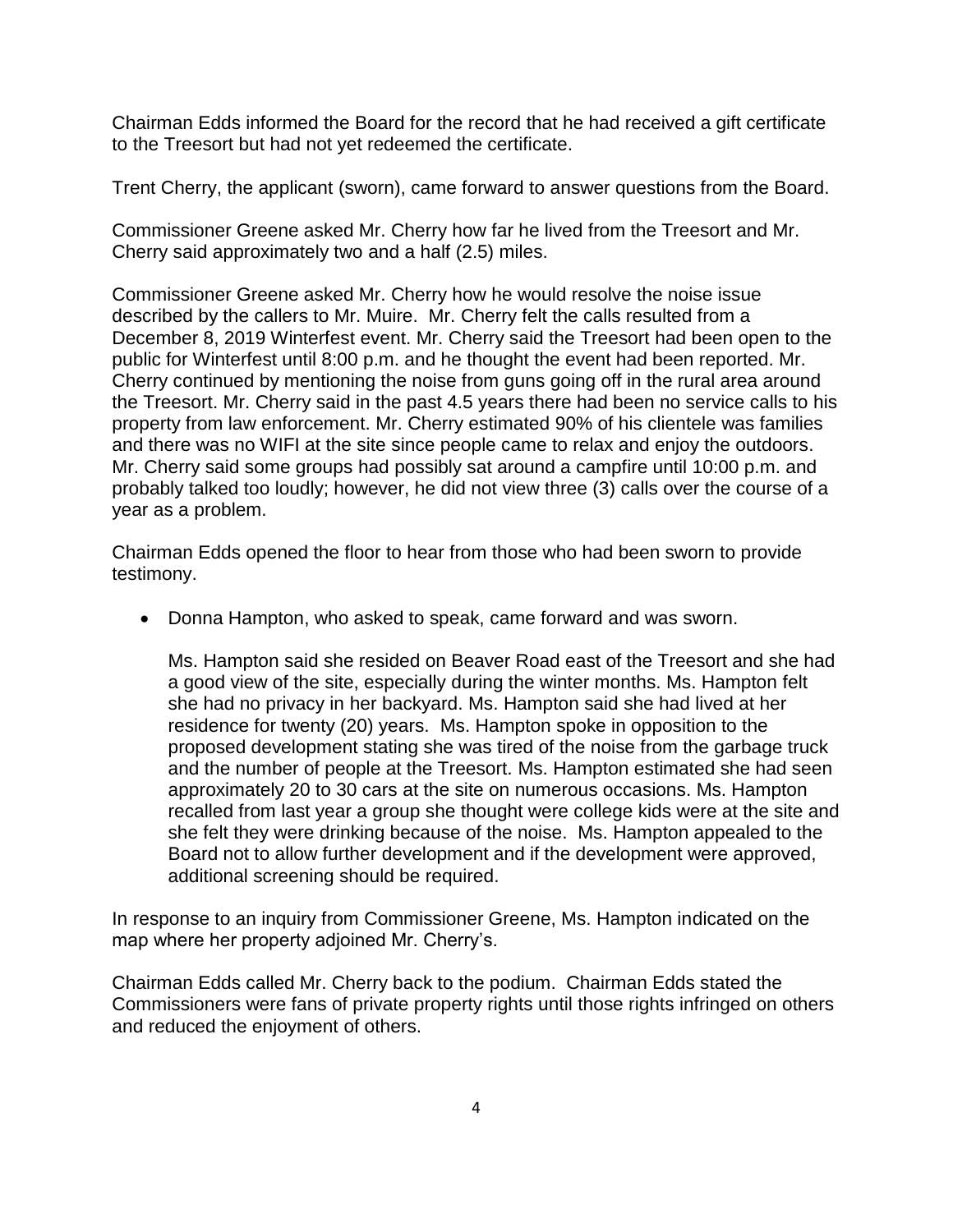Mr. Cherry shared that Ms. Hampton had not contacted or approached him. Mr. Cherry noted South Rowan High School (SRHS) was closer to Ms. Hampton than his property and SRHS generated a lot more noise with sporting events and the bands. Mr. Cherry noted there was a large tree buffer between the Treesort and Ms. Hampton. He also mentioned the garbage was picked up every other week.

Mr. Muire said he failed to say when reviewing the general conditional use criteria contained in the Staff Report (Exhibit B) was the idea that we talk about the character of the area. Does 10 additional units fit the character of the area. Mr. Muire said Mr. Cherry indicated there were twenty-three (23) potential occupants for five (5) treehouses and if there were fifteen (15) treehouses there was a potential for sixty-nine (69) occupants on any given weekend. Mr. Muire said the difference was the Treesort was a commercial entity and a business adjoining residential properties. Mr. Muire said the concerns would be different if the proposed development was residential units. Mr. Muire said the Treesort did a lot to blend in; however, the proposed increased in occupancy was a big difference.

County Attorney Jay Dees described the Treesort as a novel use and as a rising industry in North Carolina. Mr. Dees said Staff was grappling with the other issues that came into play and how to regulate this type of development. Mr. Dees said the number of people at the Treesort on weekends and nights should be considered when discussing compatibility with the area.

Mr. Cherry said applied to be able to build the treehouses but it did not mean they would all be built. Mr. Cherry said, "I pay as I go." Mr. Cherry said he built one at a time based on demand. Mr. Cherry did not think he would reach a total of fifteen (15) treehouses. Mr. Cherry said the extra property he had purchased was a 27.2-acre tract and he pointed out that a subdivision of 27 acres had hundreds of people in the development. Mr. Cherry said his method of operation was to offer peace and quite and enjoyment of the woods. Mr. Cherry said it would be years down the road before he built out the fifteen (15) additional treehouses; however, he was applying now so that he would not have to go through the CUP process again.

Commissioner Caskey asked if Mr. Cherry's clients had to sign an agreement and if so, what did it contain about noise levels. Mr. Cherry said most bookings were through Airbnb; however, he did have rules posted on the refrigerators in each unit. Mr. Cherry said he had never received a complaint between guests/units.

Commissioner Caskey asked Mr. Cherry how he would handle an issue of someone being too loud. Mr. Cherry said he would personally drive to the site and remedy the situation. Mr. Cherry said the Resource Officer from SRHS also periodically drove through the Treesort.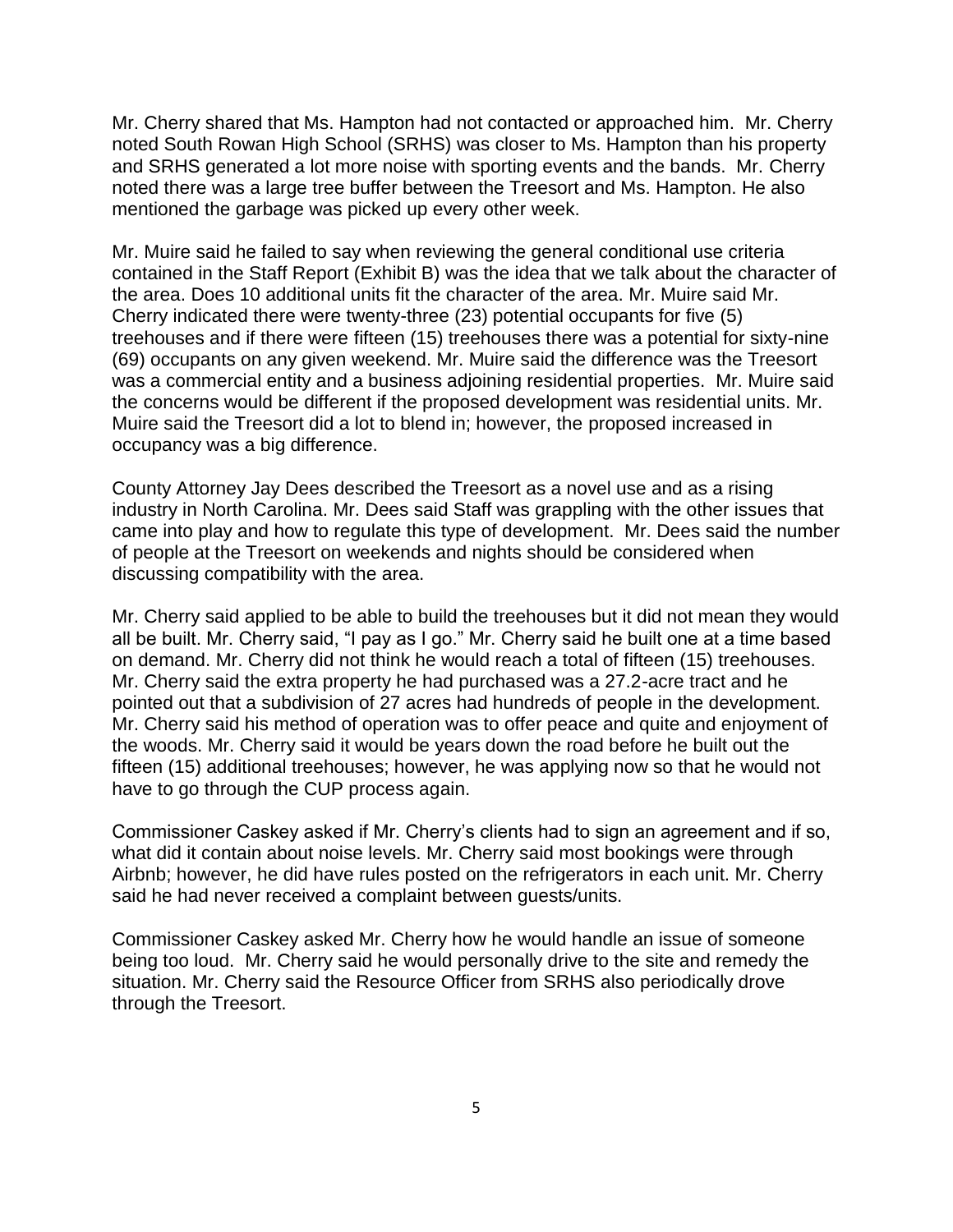Chairman Edds noted one issue as being no on-site supervision. Chairman Edds said he was inclined to approve the request but only for two (2) units. Chairman Edds said the current process was necessary because the previous CUP had expired.

Ms. Hampton was granted permission by Chairman Edds to come back to the podium for a second time to address the Board.

Ms. Hampton said she had not contacted Mr. Cherry as she was trying to be a good neighbor. Commissioner Caskey pointed out if Ms. Hampton had communicated with Mr. Cherry the noise issues might not be occurring. Commissioner Caskey said he felt sure Mr. Cherry would like to be made aware of when issues arose so he could address them.

Mr. Cherry noted the County's logo focused on being original and he said the Treesort was ranked as one of the top glamping sites in North Carolina. Mr. Cherry said the Treesort had been featured in three (3) magazines and been on television twice. Mr. Cherry said people from twelve (12) different countries visited the Treesort last year. Mr. Cherry said his priority was to make the facilities as nice as possible and to send his guests to other County venues. Mr. Cherry said there were probably only five (5) places with hobbit homes in the country. Mr. Cherry said until ten (10) minutes ago he thought he was applying for more treehouses versus the two (2) he thought were already permitted. Mr. Cherry did not realize the permit for the previous two (2) had expired. Mr. Cherry said he wanted to put nice treehouses on the property and that he would talk to Ms. Hampton.

Chairman Edds questioned the limit of vehicles per unit and Mr. Cherry said two (2). Mr. Cherry said the units were not rented by Airbnb to people under 21. Mr. Cherry said the facilities were booked solid for the Polar Express and Thomas the Train events. Mr. Cherry said people would not rent the spaces if they were built on top of one another.

Mr. Dees asked if the Treesort held special events. Mr. Cherry said Winterfest was held at the site, as well as four weddings in the past five (5) years with fifty (50) people or less. Mr. Cherry confirmed to Mr. Dees the Treesort advertised for up to 125 guests. Mr. Dees noted the Board was not just considering overnight guests as special events were held and led by a Special Events Coordinator. Mr. Dees said the website also advertised for corporate events and birthdays up to 125 guests. Mr. Dees reiterated the Board was talking about more than just treehouses and the Board was taking the right steps to take its time.

Chairman Edds closed the public hearing.

Chairman Edds said the request was for the Board to re-authorize the two (2) units that had expired and add an additional eight (8), which would be for a total of fifteen (15) units. Chairman Edds was inclined to re-authorize the two (2) and once they were built to re-evaluate the site.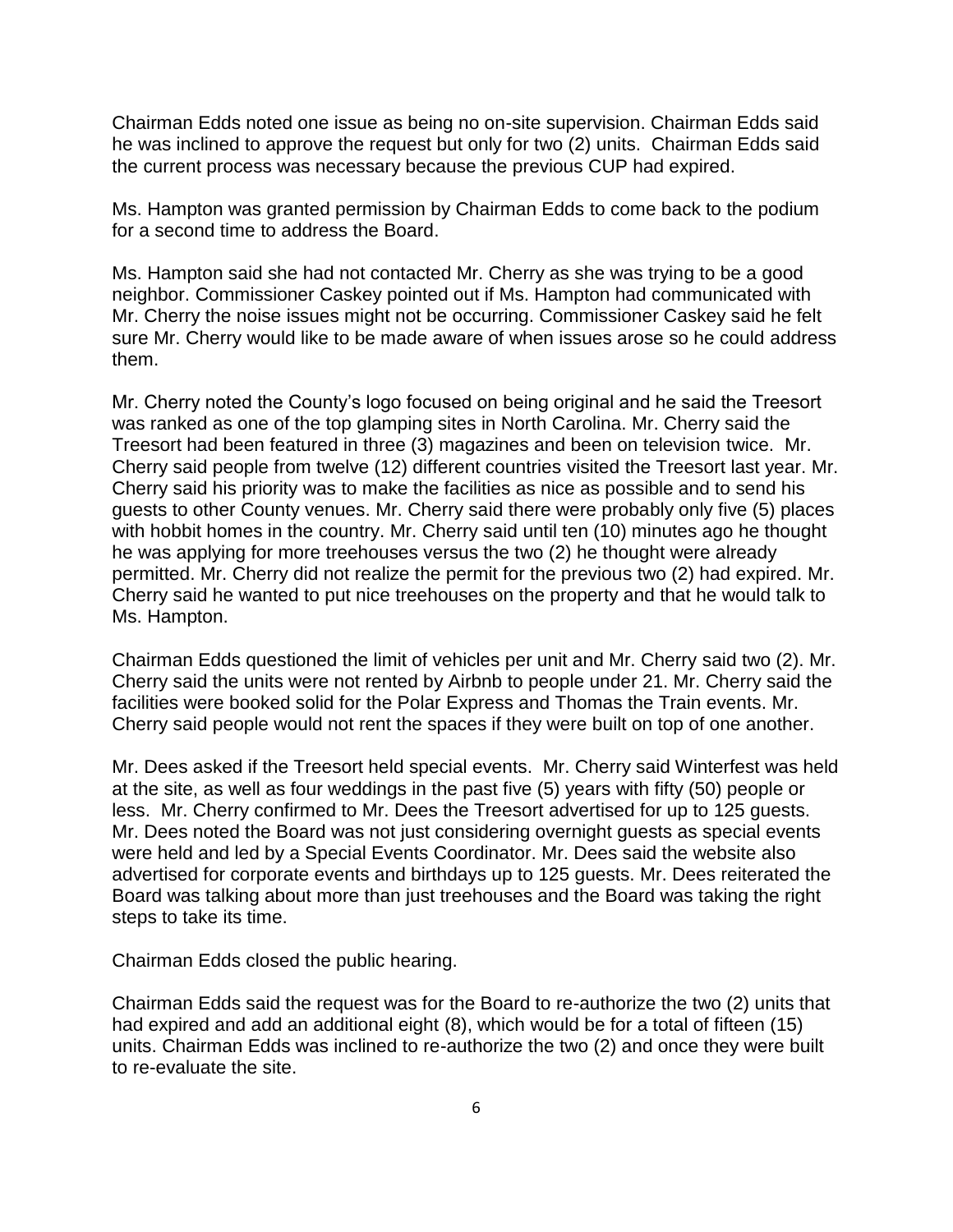Mr. Cherry confirmed two (2) treehouses were already scheduled for construction and the hobbit house would be next on the list.

Commissioner Caskey said he would not mind allowing Mr. Cherry to build one (1) hobbit house, as he felt it was an interesting idea.

Mr. Muire said the site plan locked in the unit locations and if the Board made recommendations to allow only two (2) or three (3) units, the Board would need to indicate the locations for them.

Using the power point (Exhibit C), Mr. Muire again showed the proposed unit locations. Mr. Cherry pointed out the proposed locations for the hobbit house(s) and treehouses. Mr. Cherry asked if he would be able to move the locations around if a professional recommended a better location. Mr. Dees answered that Mr. Cherry would need to submit an amended plan. Mr. Dees said 25' towards a neighbor could create a problem.

Chairman Edds moved to approve the two (2) expired units, plus one (1) additional for the hobbit house and to require Mr. Cherry to come back to the Board for any additional units; if the units were in locations other than as indicated in the current site plan, Mr. Cherry would be required to bring back an amended site plan request. The motion was seconded by Commissioner Greene.

Chairman Edds asked Mr. Muire about recommended conditions. Mr. Muire responded by requesting clarification as to whether the two (2) treehouses would be located on the lower drive and the hobbit house would be the lower unit. Mr. Cherry confirmed Mr. Muire was correct. Mr. Muire said when Mr. Cherry was ready, he would need to pull the commercial driveway permits and submit road names.

Commissioner Greene asked Mr. Cherry if there was a possibility he would move one of the proposed hobbit house locations. Mr. Cherry shared his thoughts regarding the proposed locations.

Chairman Edds instructed Mr. Cherry to do what was best for the Treesort but stated if he changed what was outlined on the site plan, he would have to come back to the Board with an amended plan.

- 1. Obtain commercial driveway permit from NCDOT for lower entrance; submit road names for considerations.
- 2. Make necessary road improvements to comply with 18' wide road and 6" compacted stone base.
- 3. Comply with all applicable Building Code and Environmental Health standards for construction and operation.

Mr. Cherry asked Mr. Muire to show the site plan (Staff Report, Exhibit B) again. Mr. Cherry referred to the proposed unit locations and asked if he could change up whether he built a treehouse or a hobbit house if the treehouse occupancy were to drop off.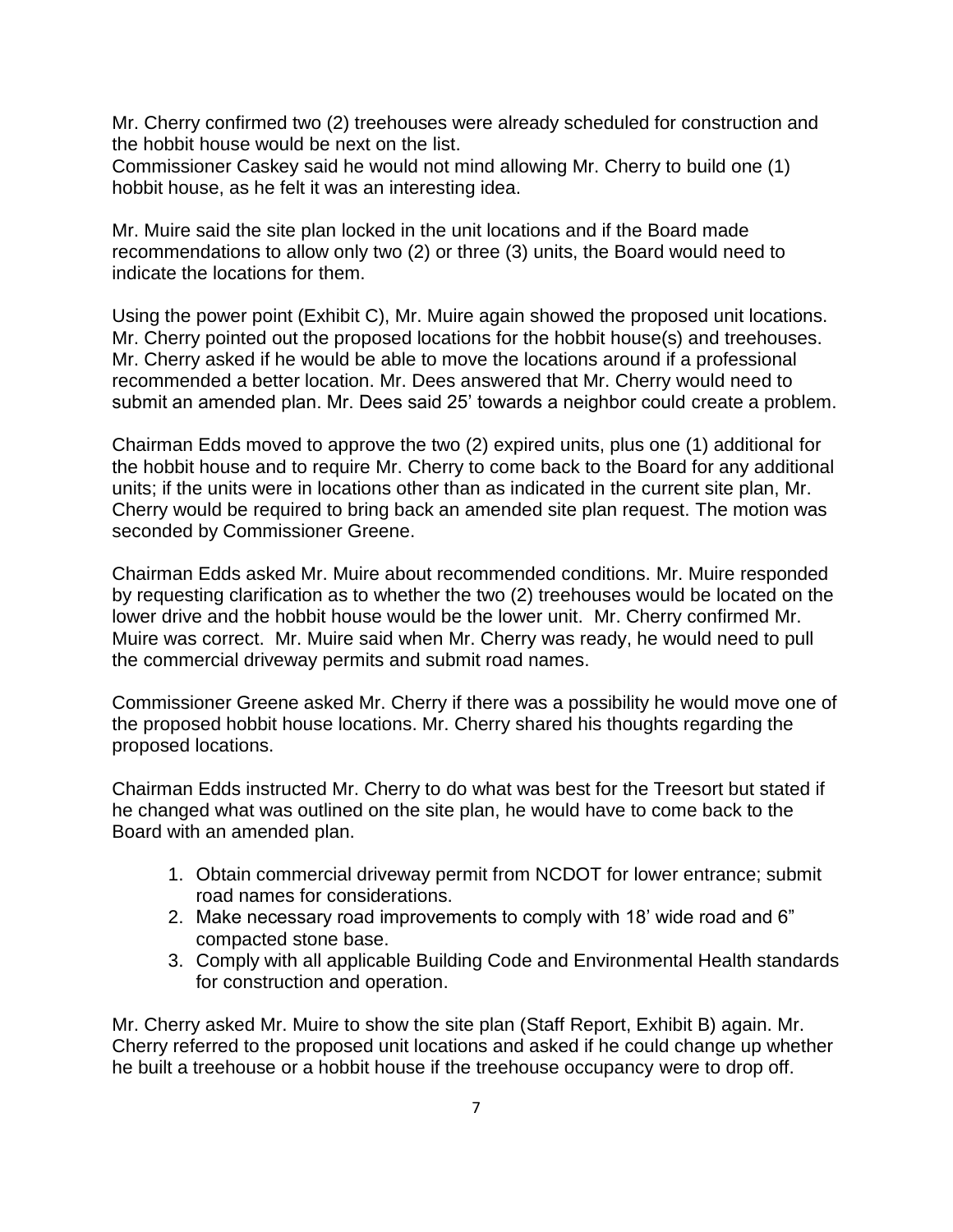Chairman Edds said he had no problem with the request and stated the Board was still only approving three (3) total units.

Mr. Muire referred to the site plan in the Staff Report (Exhibit B) and asked for confirmation on the specific locations for the three (3) proposed units.

Chairman Edds restated that the motion would be to approve the original two (2) treehouses, plus a hobbit house with a little bit of flexibility in those three (3) locations, along with the three (3) conditions recommended by Staff.

With regards to the Findings of Fact (Exhibit D):

- Commissioner Greene moved the development of the property in accordance with the proposed conditions will not materially endanger the public health or safety.
	- a. NCDOT has issued approvals for driveway entrances to safely access Flat Rock Road
	- b. Enhanced screening or fencing along the eastern property line toward Beaver Rd should eliminate any future visual conflicts

The motion was seconded by Commissioner Caskey and passed unanimously  $(3-0)$ .

- Commissioner Greene moved that the development of the property in accordance with the proposed conditions will not substantially injure the value of adjoining or abutting property, or that the development is a public necessity.
	- a. 5 new residential units have been built within ½ mile of the project during the last 4 years suggesting the project is not a deterrent to adjoining residential properties or those in the area

The motion was seconded by Commissioner Caskey and passed unanimously  $(3-0).$ 

- Commissioner Greene moved that the location and character of the development in accordance with the proposed conditions will be in general harmony with the area in which it is located and in general conformity with any adopted county plans.
	- a. The material and evidence presented has demonstrated the Cherry Treesort project complies with general and specific conditional use criteria and in conjunction with the conditions this Board has attached to approval, suggest it is generally compatible with land uses in the Rural Agriculture (RA) District.

The motion was seconded by Commissioner Caskey and passed unanimously (3-0).

Chairman Edds moved to approve CUP 08-16 Amendment for a total of three (3) units with the flexibility of the hobbit house as mentioned along with the conditions outlined by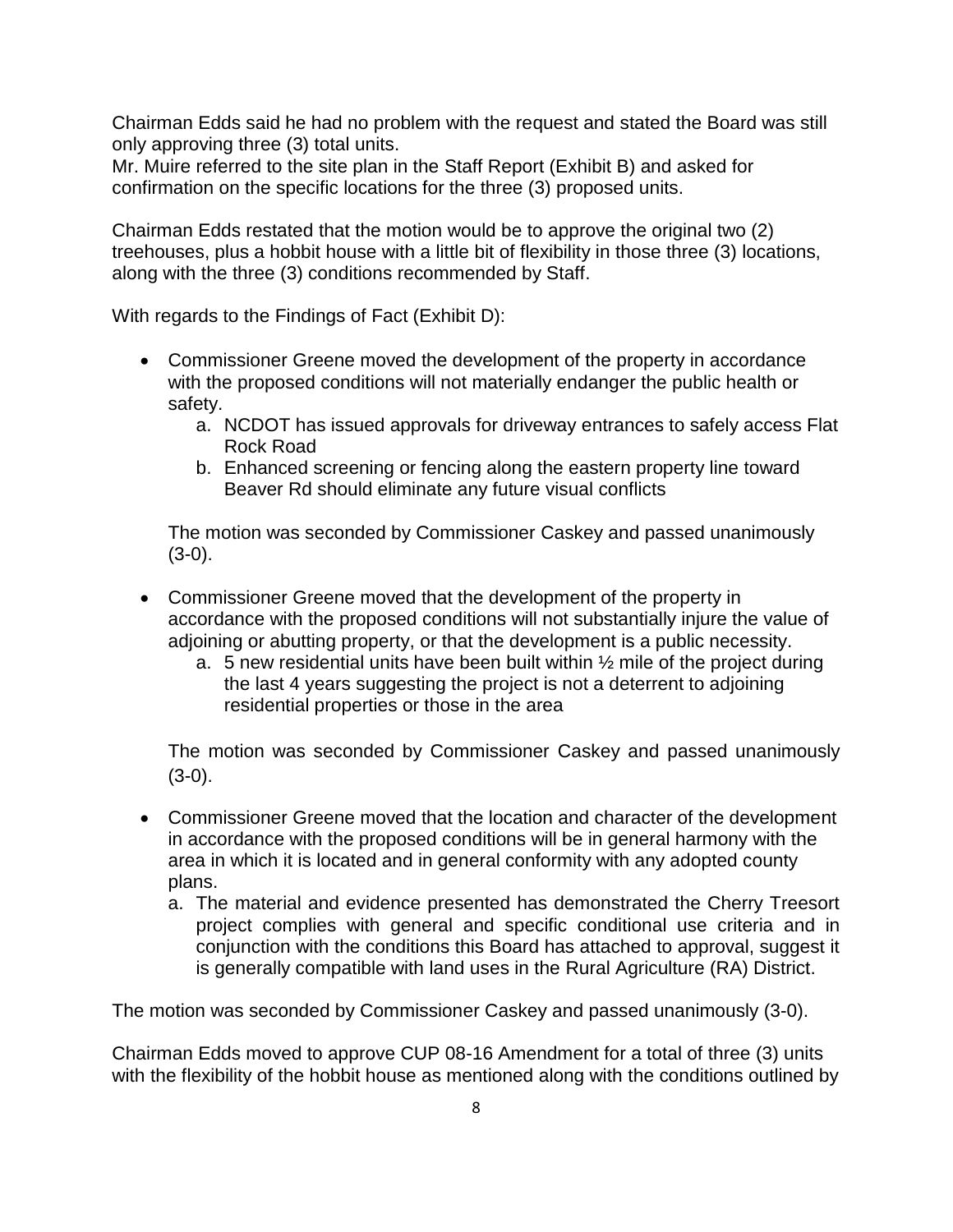Staff's recommendations. The motion was followed by a second from Commissioner Greene and carried unanimously (3-0).

## **4. PUBLIC HEARING: VESTED RIGHTS REQUEST FOR CHERRY TREESORT**

Chairman Edds read the Chairman's Speech for CUP 08-16 Vested Rights and declared the public hearing regarding Trent Cherry's request for an extension of the vesting period for the recently amended CUP 08-16 from the two (2) year minimum to five (5) years. If granted, vesting for the project was associated with the land and not the owner. At the end of the vesting period, the vested rights terminate for any buildings for which no valid building permits had been submitted.

Planning and Development Director Ed Muire informed the Board of Commissioners that Section 21-11 of the Zoning Ordinance granted the Board the authority to authorize a vested right for a two (2) to five (5) year period based on warranted and relevant circumstances. Mr. Muire said based on the Board's approval during the current meeting for an amendment to CUP 08-16, the Board had the discretion to establish a vesting period beyond two (2) years when the petitioner demonstrated the vesting period was warranted by relevant circumstances such as the size of the project, phasing or level of investment.

If granted, Mr. Muire explained the vesting for the project was associated with the land and not the landowner. At the end of the vesting period, the vested rights terminate for any buildings for which no valid building permits had been submitted.

Mr. Cherry stated he was on a "pay as I go" plan. Mr. Cherry did feel he would need the full five (5) years but would need more than two (2) years. Mr. Cherry preferred to stay with a five (5) year vested period.

Chairman Edds opened the public hearing to receive citizen input regarding CUP 08-16 Vested Rights. With no one wishing to address the Board, Chairman Edds closed the public hearing.

Commissioner Greene moved, Commissioner Caskey seconded and the vote to authorize a vested right for a five (5) year period as requested passed unanimously.

## **5. ZTA 02-19: GROUND MOUNTED SOLAR ENERGY SYSTEM**

Please note at this point in the meeting Chairman Edds made a motion to skip to agenda item #10 (Consider Approval of Apple Lease Resolution for Rowan Salisbury School System) in the order of discussion before coming back to agenda item #5. The motion was seconded by Commissioner Greene and passed unanimously (3-0).

Chairman Edds stated he felt the Board was not prepared to vote on ZTA 02-19 and was inclined to send the matter back to the Planning Board for additional review. Chairman Edds asked about scheduling another hearing for April 6, 2020 to consider another four-month extension of the ground mounted solar energy system moratorium.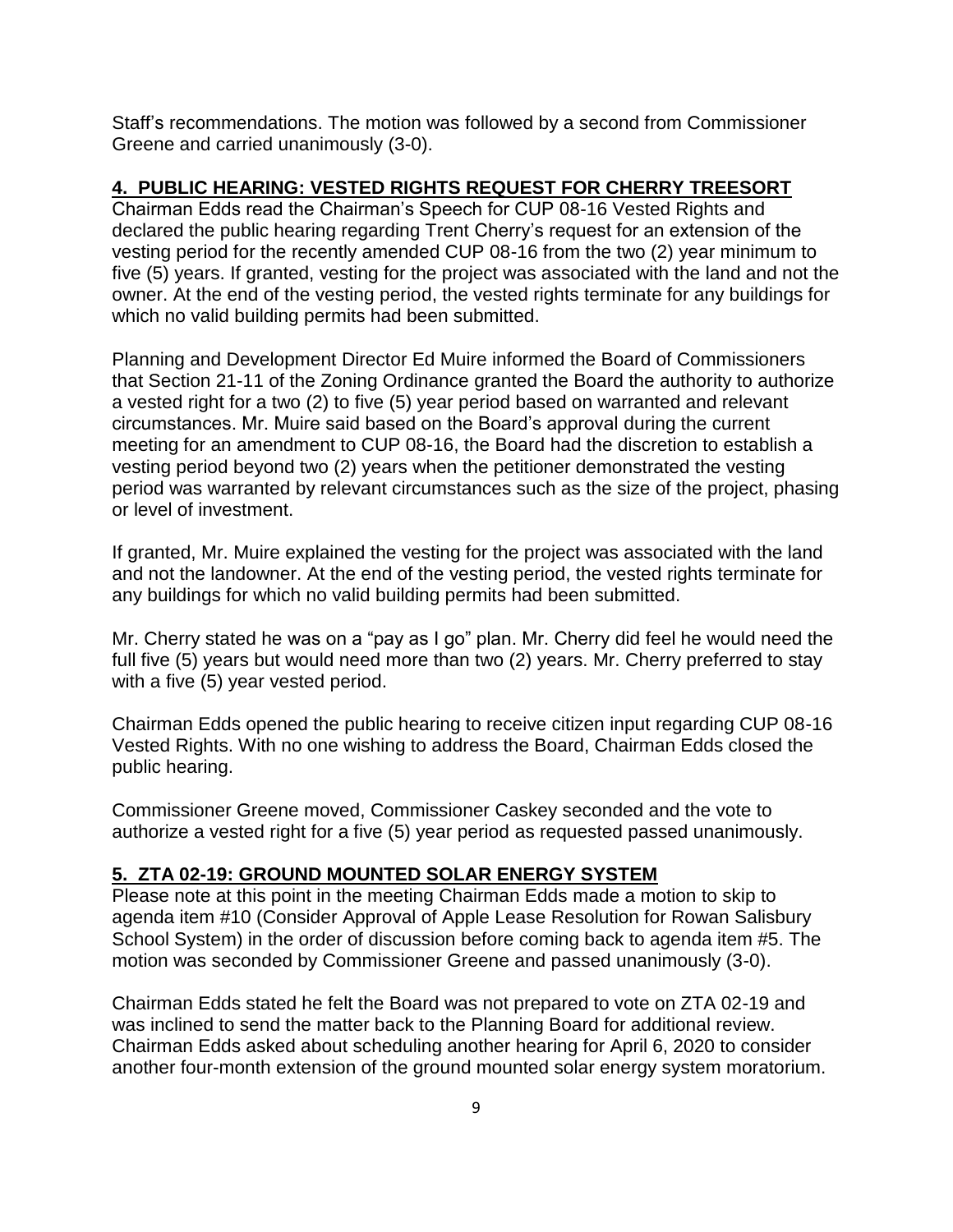Planning and Development Director Ed Muire said extending the moratorium was one of the options outlined in the staff report. Mr. Muire reviewed the other options and also provided the Board with a handout from Cooperative Solar, which shared the Company's opinion on the subject.

Mr. Muire felt four (4) additional months would be sufficient time for further consideration of proposed text amendments for ground mounted solar energy systems. In all fairness, Mr. Muire said the current Coronavirus Pandemic could possibly create some issues with when and how the Planning Board could meet.

County Attorney Jay Dees said the Board could discuss the length of the extension during the public hearing on April 6, 2020.

Chairman Edds moved to refer ZTA 02-19 text amendment and decommissioning plan back to the Planning Board for further study and extend the moratorium; and schedule a public hearing for April 6, 2020 to extend the Moratorium Ordinance for Ground Mounted Solar Energy Systems. The motion was seconded by Commissioner Greene and passed unanimously (3-0).

#### **6. PROCLAMATION HONORING THE LEGACY OF ALEX CLARK**

Chairman Edds talked about Alex Clark and his compelling life story. Chairman Edds said Mr. Clark had made some bad decisions earlier in life and paid dearly for them by doing time in federal prison. Chairman Edds said during the prison time, Mr. Clark turned his life around, vowing to come back and work in the community to help kids make better decisions than he had.

Chairman Edds said he had become friends with Mr. Clark and met people who had been touched by Mr. Clark. Chairman Edds said he had presented a Proclamation to Mr. Clark's wife during his funeral. Chairman Edds said the County mourned Mr. Clark's passing but celebrated his life.

Chairman Edds moved to approve the Proclamation Honoring the Legacy of Alex Clark. The motion was seconded by Commissioner Greene and passed unanimously (3-0).

The Proclamation was approved as follows:

WHEREAS, Alex Clark lead by example and was a tireless advocate and community voice and mentor for our youth; and

WHEREAS, even though Alex struggled with Lou Gehrig's Disease, he conveyed to his mentees and to the world that every human has God-given value and worthwhile hopes and dreams; and

WHEREAS, Alex was a teacher of humanity who planted seeds and lead by example; and

WHEREAS, together with his wife Alisha, they founded Gemstones and COMPASS, two nonprofits to provide youth with necessary skills to reach their maximum potential; and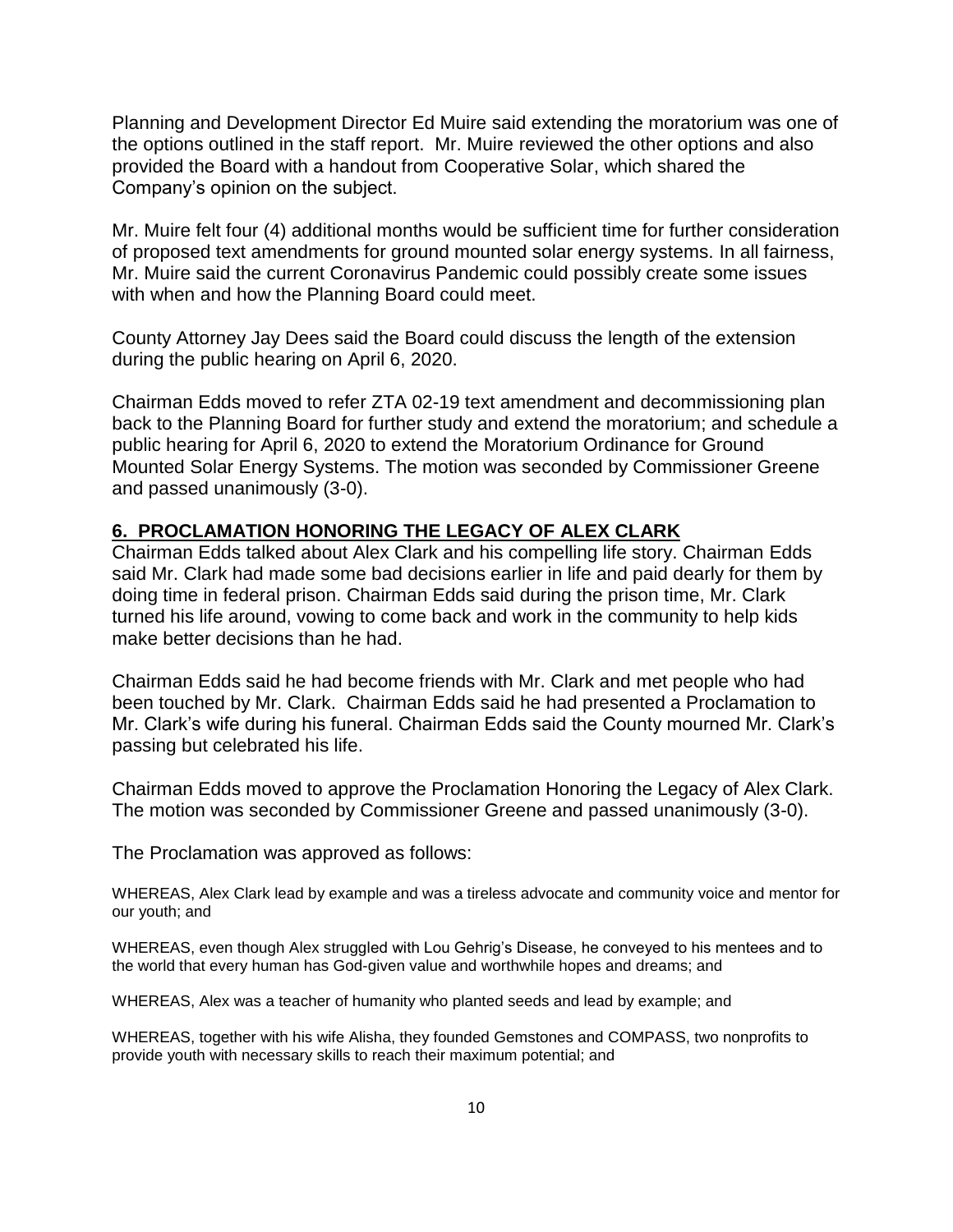WHEREAS, Alex filled a critical need and served as a role model to our children to help make a difference in their physical, emotional, mental and spiritual development; and

WHEREAS, thanks to his dedication and commitment, the citizens and youth of Rowan County have been enriched through his insight and teachings, which have left a legacy for others to follow.

NOW THEREFORE, the Rowan County Board of Commissioners does hereby honor the memory of a Leader whose spirit will live on in each life touched by his philosophy and encourages others to consider how they might use their time and talents to transform the life of a child and help to build a better life and brighter future for our community.

#### **7. PROCLAMATION FOR CHILD ABUSE PREVENTION MONTH**

Chairman Edds read the Proclamation for Child Abuse Prevention month as follows:

WHEREAS, child maltreatment is a community problem and finding a solution depends upon involvement among people throughout the community; and

WHEREAS, child maltreatment occurs when parents find themselves in stressful situations without community resources and unable to cope; and

WHEREAS, approximately 119,339 children were reported abused and/or neglected by their parents or caretakers in North Carolina in Fiscal Year 2018; and

WHEREAS, 27 children were victims of homicide due to abuse or neglect by their parent or caretaker in North Carolina during the year 2016; and

WHEREAS, the majority of child maltreatment cases stem from situations and conditions that are preventable in an engaged and supportive community; and

WHEREAS, the effects of child maltreatment are felt by whole communities, and need to be addressed by the entire community; and

WHEREAS, effective child maltreatment prevention programs succeed because of partnerships created among social service agencies, schools, faith communities, civic organizations, law enforcement agencies, and the business community.

THEREFORE, the Rowan County Commissioners, does hereby proclaim April 2020 as Child Abuse Prevention Month in Rowan County and calls upon all citizens, community agencies, faith groups, medical facilities, and businesses to increase their participation in our efforts to prevent child maltreatment and strengthen the communities in which we live.

Chairman Edds moved, Commissioner Greene seconded and the vote to approve the Proclamation as read passed unanimously (3-0).

#### **8. PRESENTATION REGARDING RADIO SYSTEM UPGRADES**

Telecommunications Director Allen Cress and Assistant County Manager/Chief Information Officer Randy Cress were present to discuss the radio system upgrades.

Allen provided the background regarding the request for the radio system upgrades, including the infrastructure recommendations, as well as the costs. Allen reported the current prime site was in Granite Quarry. Allen stated if something happened to the site,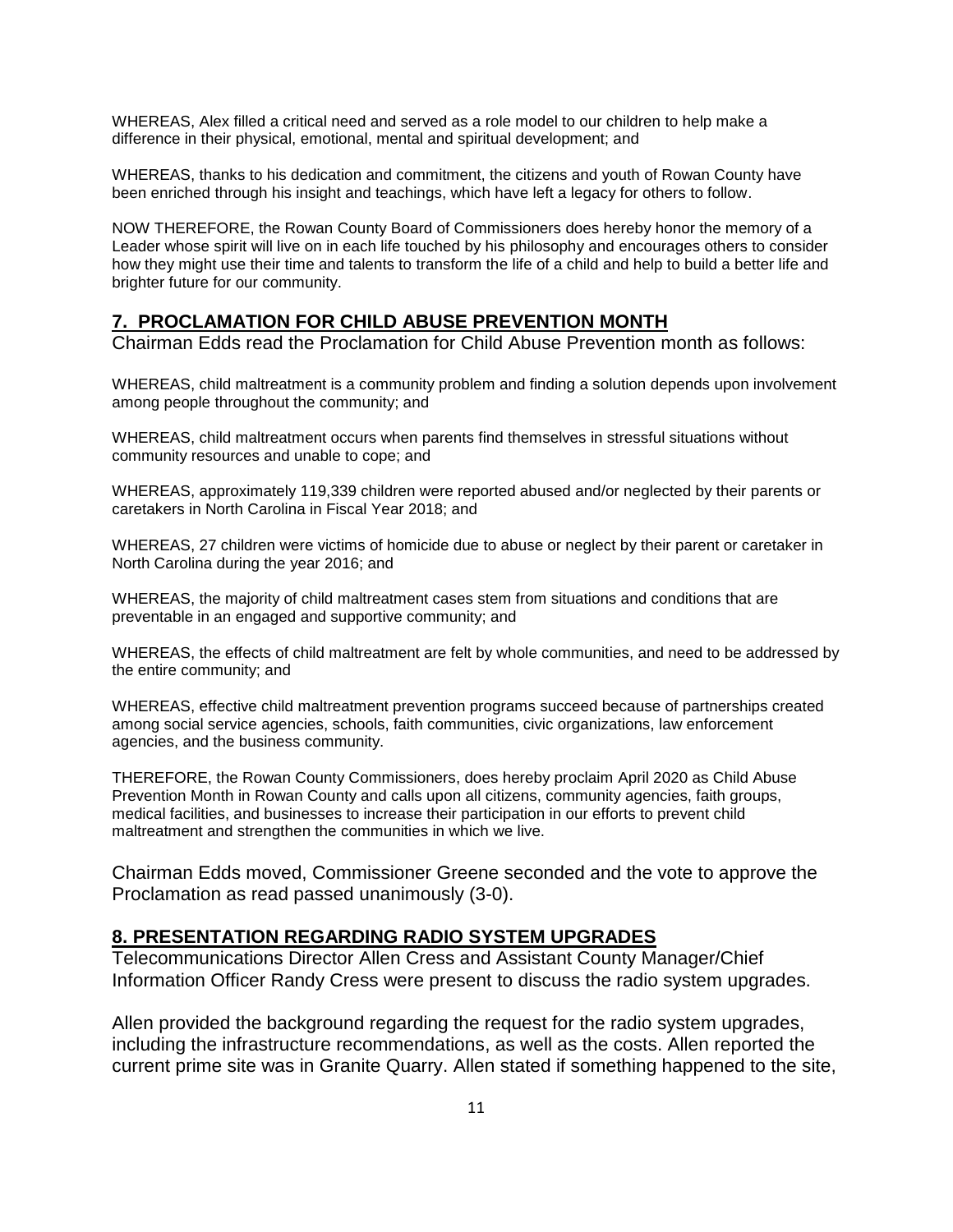the County would lose its 800mhz system and would have nowhere near the coverage it currently had.

In response to an inquiry from Chairman Edds, Allen said the County was looking at a new tower site in Cleveland where the County owned land. Allen said the County currently leased space for approximately \$42,000/year on the Young Mountain Tower in Cleveland. Building a new tower would eliminate those lease costs. Allen expressed hope the County would be able to lease space to providers on its own tower in order to generate revenue.

Randy mentioned one of the discussions when going through the broadband meetings was the need for the County to have vertical assets. Randy explained if the County went from a leased tower to having its own tower site, the County would be able to negotiate with the wireless providers that had shown interest in providing service. Randy said if the County's tower was put up, staff could make sure the tower was not locked specifically to the radio system in the RFP process. The cost to build the tower was estimated at \$550,000

The radio recommendations were to shift from dual mobile and portable radios to per officer portable radios. The radios would be replaced in phases starting in FY 20-21 and the replacements would be completed in FY 23-24. Allen reported the first phase with infrastructure (\$1.5 million) and radio costs (\$2.5 million) totaled \$4 million. Phase 2 costs were estimated at \$6.5 million. The overall total for the request was \$10.5 million.

Commissioner Caskey asked how many batteries would be provided for each radio. Allen said each radio would have a charger and one (1) battery. Commissioner Caskey commented that GPS used a lot more power and it would probably be helpful to have an extra battery to switch out in the middle of a shift, if needed. Allen responded that staff could require the extra battery.

Allen stated the current support and maintenance with Motorola expired in December of 2021. Federal Engineering, who was awarded the public safety radio assessment, would engage in a contract negotiation on behalf of the County for maintenance on the proposed new equipment and ongoing services.

Allen highlighted the next steps for the Board, which were to allow staff to continue engagement with Federal Engineering to:

- $\triangleright$  Issue RP for radio replacements
- $\triangleright$  Negotiate service contracts for expiring contracts
- ➢ Solicit costs for System infrastructure upgrade and resiliency

County Manager Aaron Church said one of the main reasons the issue was before the Board was to receive approval for the direction staff was going. Mr. Church said in order to issue the RFP, staff needed to know what the RFP should include. Mr. Church said the Board would be effectively approving the plan that had been presented but was not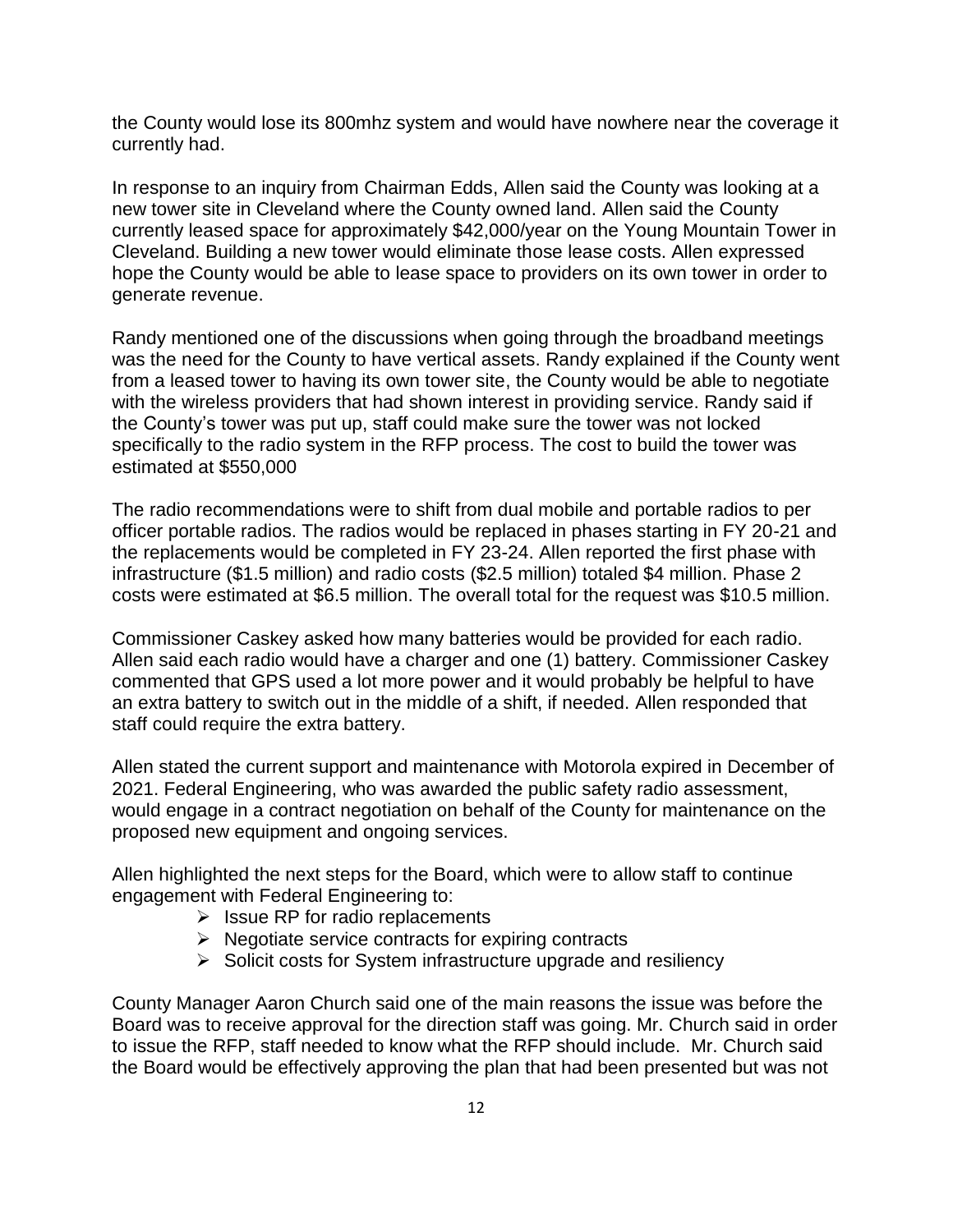approving the purchase agreement. Mr. Church said the topic would come back to the Board several times before final approval.

Chairman Edds questioned the total number of radios to be purchased and Allen responded 1,425 by 2024. With regards to value from the old radios, Allen estimated the value was between \$100 - \$200. Allen said there were places overseas that could potentially use the older radios for parts until they could get the money to replace them. If there was a buyback value, the County could sell the radios, or, they would be declared as surplus.

Chairman Edds moved to allow staff to continue engagement with Federal Engineering to issue an RPF for radio replacements, negotiate service contracts for expiring contracts, and to solicit costs for System infrastructure upgrade and resiliency. The motion was seconded by Commissioner Greene.

Commissioner Caskey said the main item for him was to provide an option for another battery for each radio.

Allen also confirmed to Commissioner Caskey the volunteer fire departments were happy with the route being taken for the radio replacements.

Upon being put to a vote, the motion on the floor passed unanimously (3-0).

Commissioner Greene asked for confirmation that Allen would obtain a quote for a second battery and Allen confirmed yes. Commissioner Greene requested the quote be brought back to the Board.

#### **9. WEST END PLAZA AGRICULTURAL CENTER INTERIOR RENDERINGS**

This item was removed from the agenda at the beginning of the meeting.

### **10. CONSIDER APPROVAL OF APPLE LEASE RESOLUTION FOR ROWAN SALISBURY SCHOOL SYSTEM**

Rowan Salisbury School System (RSSS) Superintendent, Dr. Lynn Moody, presented the request from the Board of Education (BOE) for approval of the Resolution for the Apple Lease. Dr. Moody said the first Apple lease was approved six (6) years ago and a second time three (3) years ago. Dr. Moody reported a meeting was held with RSSS teachers for their input concerning the new lease.

Dr. Moody discussed how the Apple technology had greatly assisted RSSS during the current Coronavirus Pandemic. Dr. Moody said the County should be proud that it could close its school system for a period of time and still be able to provide instruction to students.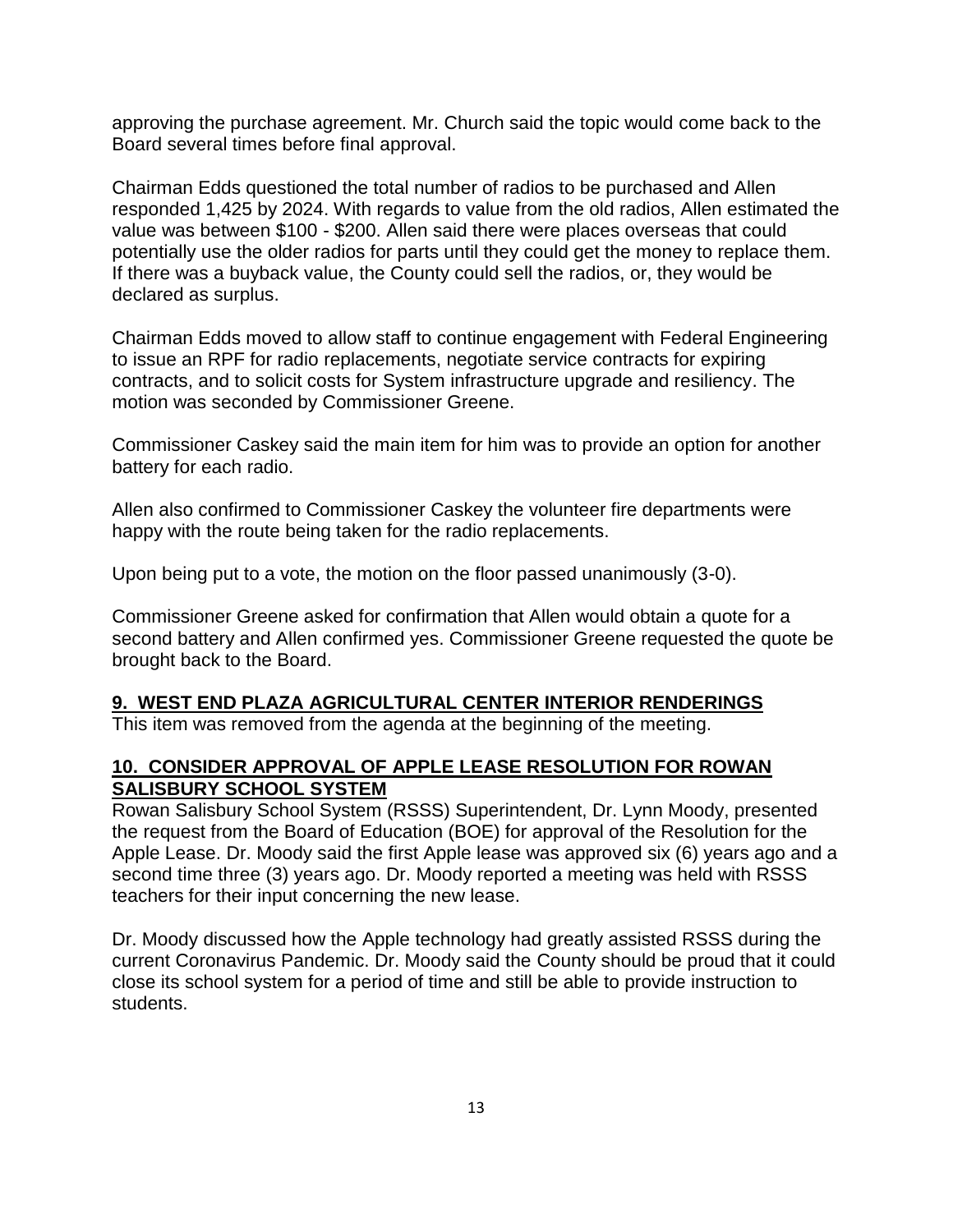Dr. Moody introduced staff members David Blattner, Chief Technology Officer, and Carol Herndon, Chief Financial Officer. She also introduced BOE members Kevin Jones and Susan Cox.

At the request of Chairman Edds, Dr. Moody discussed the use of iPads versus laptops for high school students. Dr. Moody said the old units would be returned and the students would receive new devices. Dr. Moody expressed hope the resale value of the used devices would be higher than was previously indicated due to the higher demand.

Ms. Cox supported the Resolution and highlighted the positives for using the technology. Ms. Cox said the State was reducing funding for textbooks and a portion of the books were obsolete when they were received in the classroom.

Mr. Jones, BOE Chairman, shared his insight for the technology as a parent of five (5) children. Mr. Jones said he had been able to see presentations, etc. at a district level and convince over and again the value of the devices.

Chairman Edds asked if the BOE had voted in support of the Resolution. Mr. Jones said the vote was 4-2 and one (1) member had been missing.

Commissioner Greene inquired as to how RSSS handled the areas in the County that did not have internet/broadband service. Mr. Blattner said RSSS partnered with Sprint for the high schools and had also done some hot spots for lower grades. Mr. Blattner said one reason for using iPads was that teachers could download programs before the students were sent home.

In response to an inquiry from Chairman Edds, Ms. Herndon said \$12.3 million was the total cost for the lease over 3.5 years and the funds from the buyback of the used equipment would be used to pay towards the lease payments.

Mr. Blattner explained to Commissioner Caskey how the purchase worked. Mr. Blattner said RSSS leased to own and could sell the equipment at residual value. Mr. Herndon said RSSS would own the equipment once the last payment was made.

Commissioner Caskey asked in theory if there could be an extra million in funds from the resale of the used equipment. Mr. Blattner discussed the fees, warranties, etc. and said the savings was about \$1.3 million over a 4-year period.

Commissioner Caskey inquired as to the Commissioners duty and County Attorney Jay Dees said the BOE was statutorily required to get approval from the Board of Commissioners to enter into the agreement.

Commissioner Caskey posed additional questions concerning the lease. Assistant County Manager/Finance Director Leslie Heidrick said the lease was considered a type of debt and considered as a capital lease.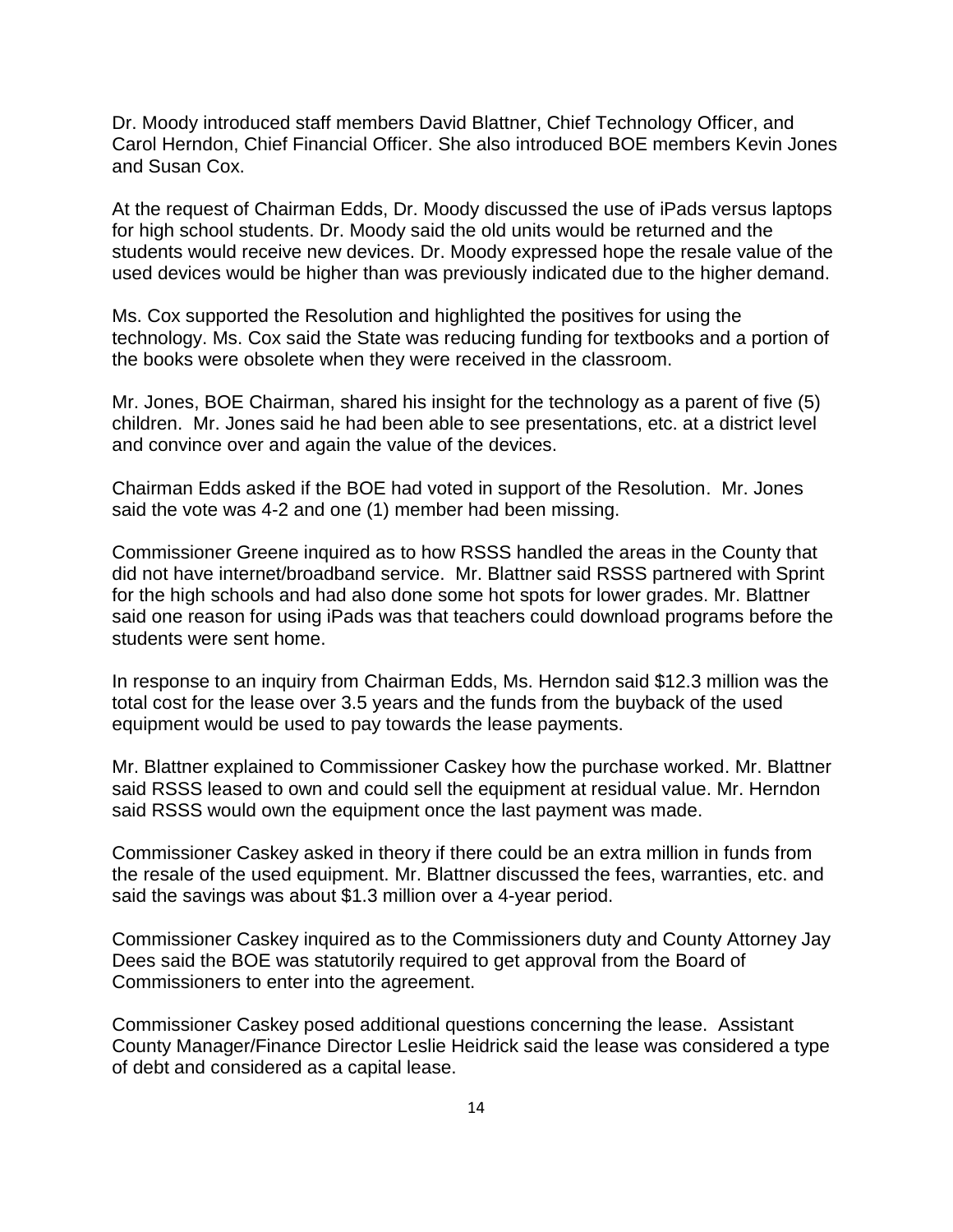Ms. Herndon said RSSS was not asking for any incremental funding and that local monies had not yet been used.

Mr. Blattner explained to Commissioner Caskey whether other brands besides Apple equipment could be used.

Commissioner Caskey asked if anyone knew why two (2) BOE members voted against the lease. Mr. Jones said the general feeling was those members were trying to be conservative with the finances at a time when the BOE was talking about closing schools, etc. Mr. Jones said there had not been a vast improvement in the test scores as had been hoped for.

Mr. Blattner addressed additional questions, including whether the equipment was purchased directly from Apple, the bid process, and possible use of a different brand, such as Android.

Chairman Edds felt switching at a time when there was such upheaval (Coronavirus Pandemic) did not seem prudent. Chairman Edds said the Commissioners did not have all the information the BOE had and it did not seem wise to make changes at this time.

Dr. Moody shared her pride at the ability of RSSS to stay connected to students, parents and teachers at this time. Dr. Moody also shared that RSSS would be using buses to deliver books, meals, supplies, footballs, basketballs, packages for parents, etc. in the coming weeks. Dr. Moody said the school parking lots would also be open so people in the community could sit in the parking lots to connect to the internet.

With no further comments, Commissioner Greene moved to approve the Resolution as submitted. The motion was seconded by Chairman Edds and passed 2-1 with Commissioner Caskey dissenting.

Chairman Edds took a moment to discuss the broadband issue in Rowan County. Chairman Edds explained that two (2) years ago the County underwent a broadband study to try to get the private sector to bring broadband into rural Rowan County. Chairman Edds said a committee was formed to review the issue and the committee also included citizens from the study areas. Questionnaires were sent out and the public's responses were mapped. The private sector was then invited to discuss their interest in bringing private sector broadband. Chairman Edds said approximately five (5) companies responded; however, the larger companies bowed out right away due to the expense of running high speed broadband into such rural areas. Chairman Edds said the County began to understand the answer would most likely be through offering high speed wireless broadband. Chairman Edds said the County had continued to work with the companies; however, several issues had surfaced.

Chairman Edds said there were a couple of funding sources that would provide for the equipment needed to make high speed wireless broadband work in the rural areas. The funding sources were the North Carolina Broadband Fund (NCBF) and the United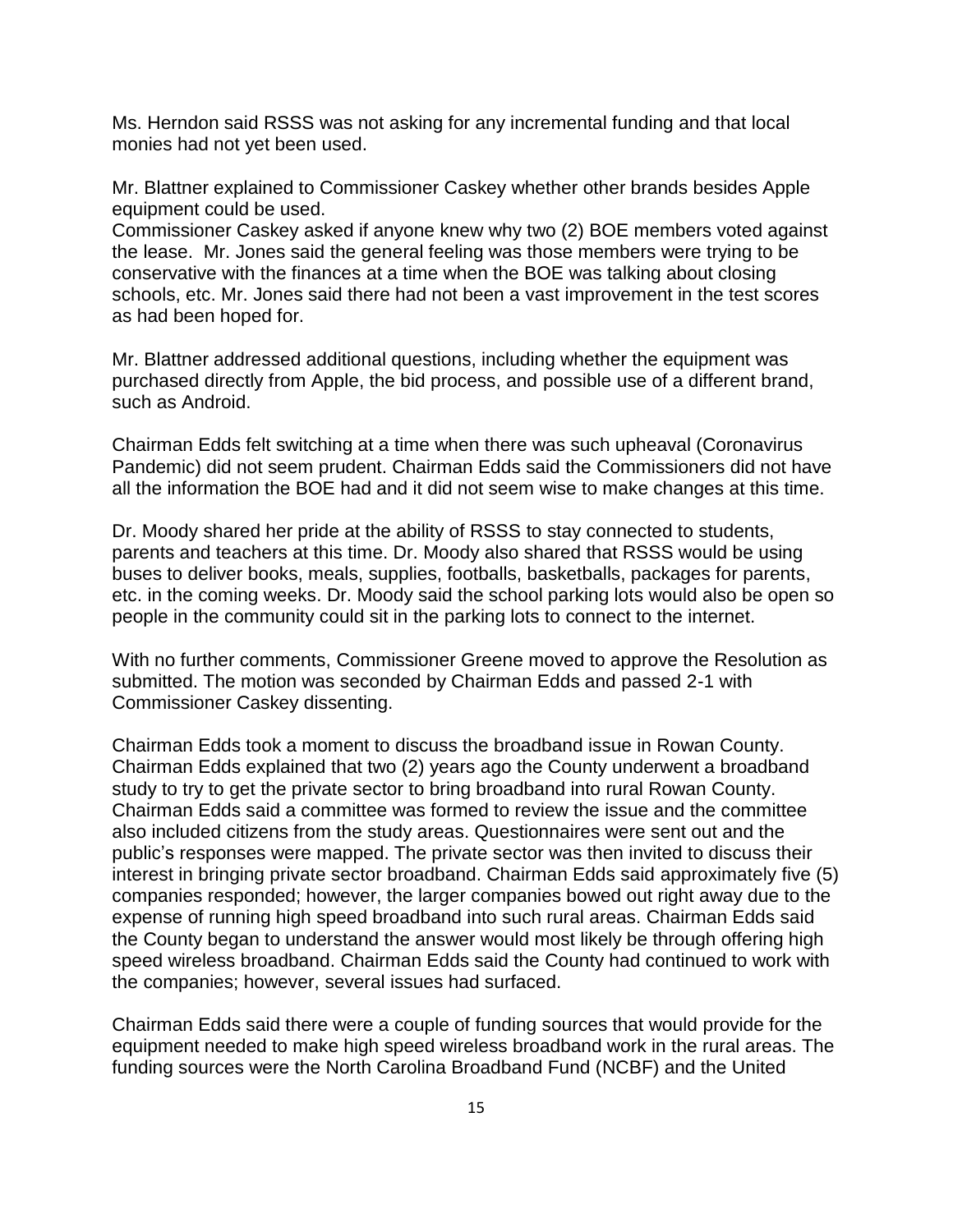States Department of Agriculture (USDA) at the federal level. The NCBF made its funding available in tiers and the Tier 1 counties were currently being served. Rowan County is a Tier 2 county and not eligible for funding through the NCBF until July 2020 and only the providers were eligible. Chairman Edds continued by saying he had received emails from folks stating the County had missed the application deadline but he clarified the County did not miss a deadline as the County was not eligible to apply for NCBF.

The County might be eligible; however, in several areas for USDA funds but the County did not have any providers showing interest in applying for the USDA grants at this time. The County is not the applicant for the USDA funds.

In conclusion, Chairman Edds said the County was looking towards the July 2020 date and he wanted to make sure everyone understood and had accurate information. Chairman Edds said the broadband process the County had undertaken had created a model across the State. In closing, Chairman Edds said providing broadband was high on the County's priority list.

The Apple Lease Resolution was approved as follows:

*WHEREAS*, the Rowan-Salisbury Board of Education wishes to enter into a continuing contract for capital outlay under N.C. Gen. Stat. § 115C-528 with Apple, Inc. for the purchase of certain computer hardware, software, and related equipment to be used for public school purposes; *and*

*WHEREAS*, the contract will require the Board of Education to pay Apple, Inc., up to \$12,332,397.97 over 2020 - 2021, 2021 - 2022, 2022 - 2023 and 2023 - 2024 fiscal years; *and* 

*WHEREAS*, the Board of Education will pay Apple in approximate installments of \$3,523,542.28 in the 2020 – 2021 fiscal year, \$3,523,542.28 in the 2021 – 2022 fiscal year, \$3,523,542.28 in the 2022 – 2023 fiscal year and \$1,761,771.14 in the 2023 – 2024 fiscal year; *and* 

*WHEREAS*, the contract may be a continuing contract for capital outlay subject to the provisions of N.C. Gen. Stat. §§ 115C-441(c1) and 115C-528, including the approval of the Rowan County Board of Commissioners.

*NOW, THEREFORE, BE IT HEREBY RESOLVED*, that the Rowan County Board of Commissioners agrees to appropriate sufficient funds to the Rowan-Salisbury Board of Education in ensuing fiscal years to meet the Apple, Inc. contract obligations, so long as the amount the Board of Education shall be obligated to pay under that contract shall be generally equal to the amounts noted above. Said funds shall be a part of, and not in addition to, regular appropriations made to the Board of Education. Said funds obligated by this contract for fiscal years 2020 – 2021, 2021 – 2022, 2022 – 2023 and 2023 – 2024 shall be budgeted by the Board of Education for this purpose, and the Rowan County Board of Commissioners shall not be obligated to increase its annual appropriation to the Board of Education by the amount due under this contract with Apple, Inc.

[Please note at this point in the meeting the Board reverted back to agenda item #5 (ZTA 02-19: Ground Mounted Solar Energy System) to continue in the order of discussion as listed on the agenda].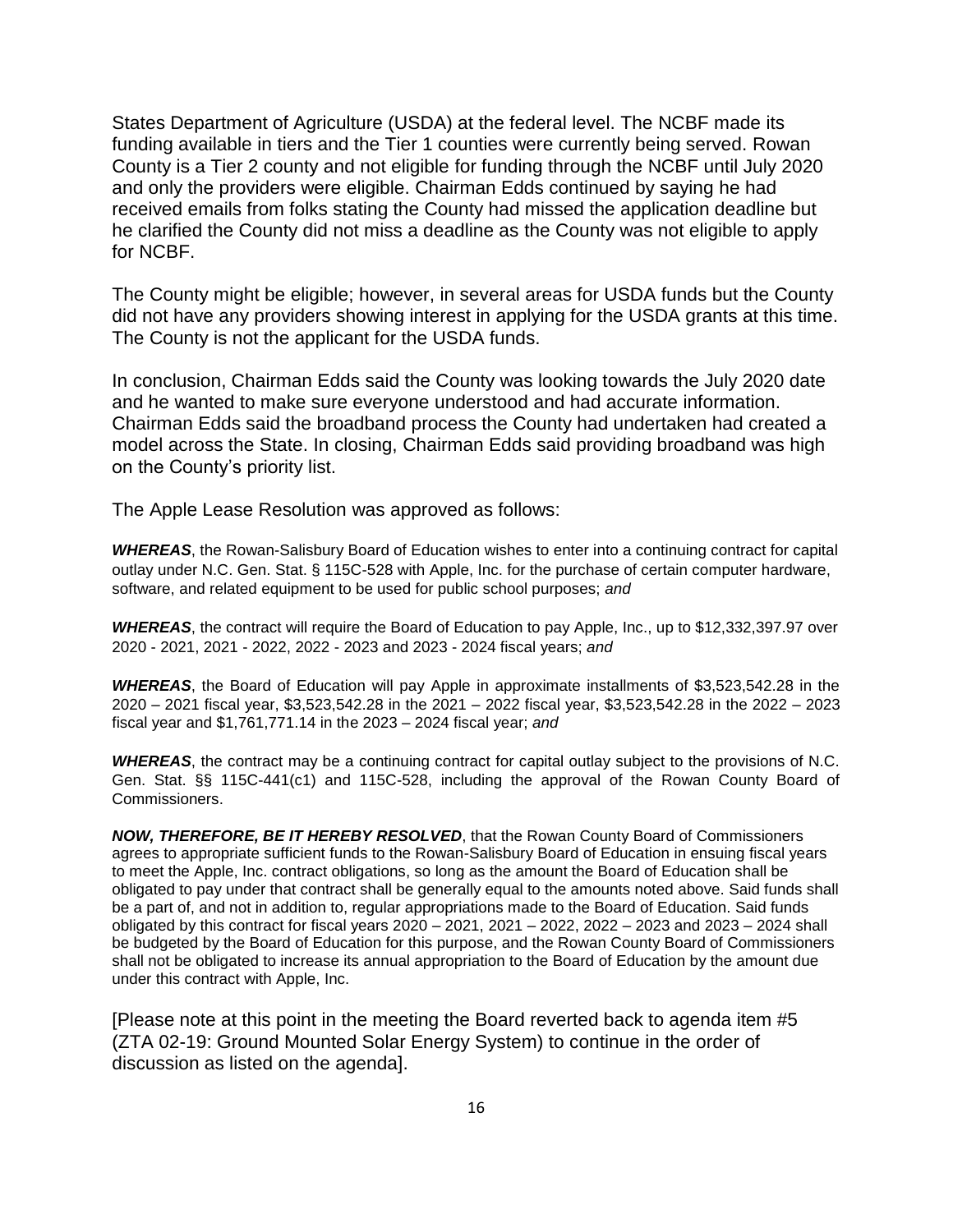## **11. ROWAN COUNTY TRANSIT DISCUSSION**

County Manager Aaron Church provided an update regarding transportation services in Rowan County. Mr. Church reviewed statistics regarding the increases in service miles and total trips from FY 2019 to FY 2020.

Mr. Church said the most recent Home and Community Care Block Grant contract for transportation had increased resulting in an estimated shortfall for FY '20 in the amount of \$42,500. This included transportation to nutrition sites, medical transportation and general transportation such as to grocery and pharmacy stores, salons, etc.

Due to the rate increase there were changes the County could no longer support at the same level. Mr. Church reviewed the changes as follows:

Not able to support special trips:

- ➢ Dan Nicholas Park summer camps
- ➢ Cooperative Ext summer camps
- ➢ Carter House
- ➢ Rufty-Holmes
- ➢ Meal Sites
- ➢ Parks and Rec
- ➢ Trinity Living Center (TLC)

Wait lists:

- $\triangleright$  HCCBG-Nutrition Sites 13 clients
- ➢ Trinity Living Center
- $\triangleright$  Dialysis Salisbury & Kannapolis 15 clients

Mr. Church presented the proposed organizational structure for bringing transit services in-house. The goal was to have the services in-house by October 1, 2020.

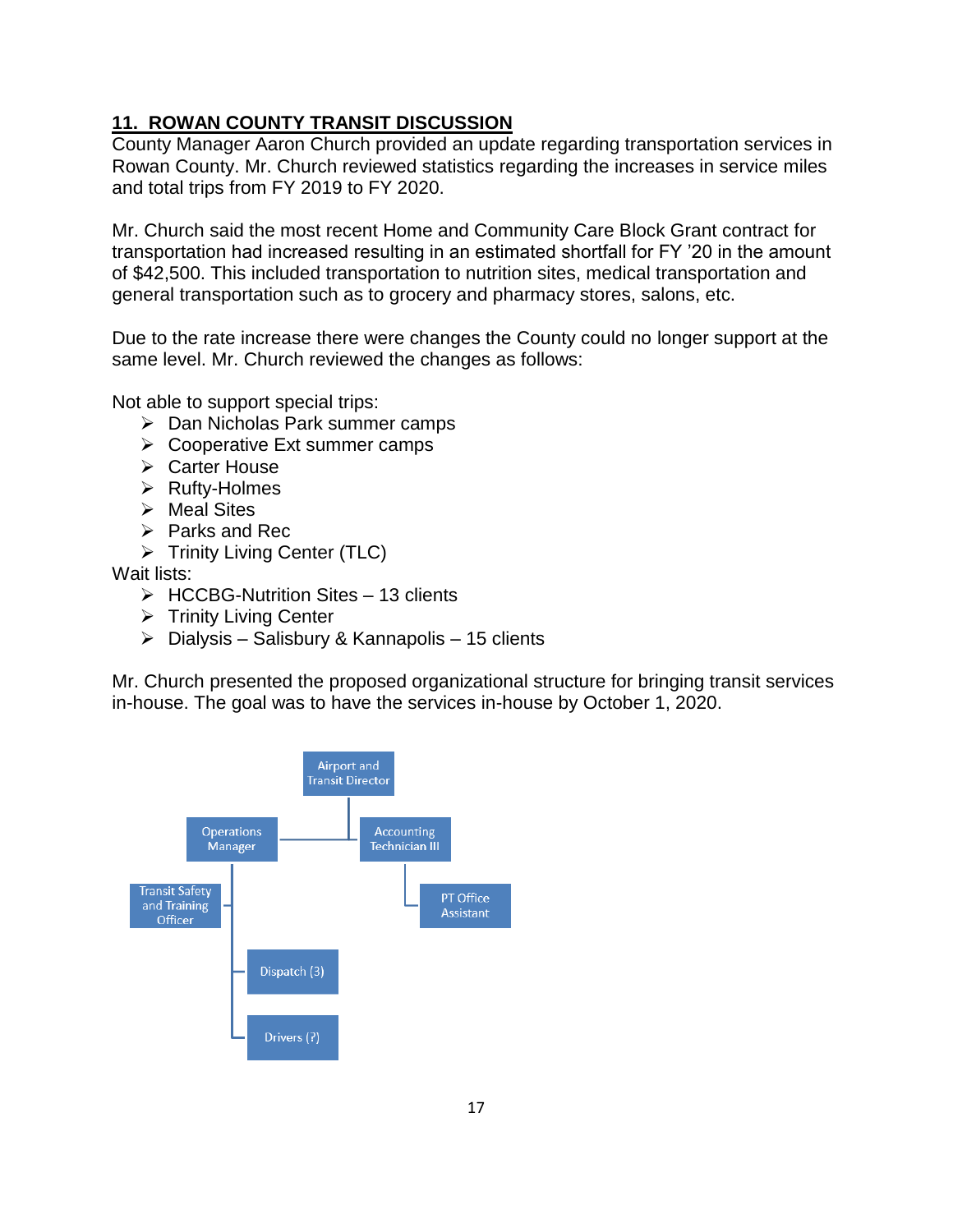Chairman Edds moved to ask the County Manager to pursue the steps necessary to begin the process of bringing transit in-house and operational by October 1, 2020. The motion was seconded by Commissioner Caskey and passed unanimously (3-0).

## **12. LITTER REPORT**

Chairman Edds reviewed the litter report in the agenda packet. The report indicated a total of 4,425 pounds of trash was collected for the period beginning Monday, February 17 through Friday February 28, 2020. Chairman Edds appealed to the public not to litter.

### **13. SCHEDULE PUBLIC HEARING FOR APRIL 6, 2020 TO CONSIDER REVISIONS TO THE PERSONNEL ORDINANCE**

Commissioner Greene moved the Board schedule a public hearing for April 6, 2020 to consider proposed revisions to the Rowan County Code of Ordinances. The revisions pertained to Chapter 2 Administration, Article II Personnel, Division 7 Section 2-138 – Military leave. The motion was seconded by Commissioner Caskey and passed unanimously (3-0).

# **14. FINANCIAL REPORTS**

Assistant County Manager/Finance Director Leslie Heidrick presented financial graphs that depicted the following information:

- Annual Cumulative Current Year Property Tax Comparisons as of January in FY 2020 - \$81,524,980
- Annual Cumulative Sales Tax Comparisons as of November in FY 2020 \$11,666,667
- Annual Cumulative Revenue Comparisons as of February FY 2020- \$114,811,770
- Annual Cumulative Expenditure Comparisons as of February FY 2020- \$94,591,984

# **15. CONSIDER APPROVAL OF BUDGET AMENDMENTS**

Finance Director Leslie Heidrick presented the following budget amendments for the Board's consideration:

- Finance To budget donation made to Soil and Water \$500
- Social Services Expenditures/Revenues revised based on funding authorizations received from the State. Funding authorizations reflect the actual amount received and may increase/decrease the original budget estimate - \$27,878
- Sheriff Recognize excess State Asset Forfeiture Funds revenue and budget to the designated expense accounts - \$15,956
- Finance Budget FY '20 JCPC expansion funding awarded to County \$9,568
- Finance Increase Medicaid transportation revenue and expense due to increase in rate per mile charged - \$125,000